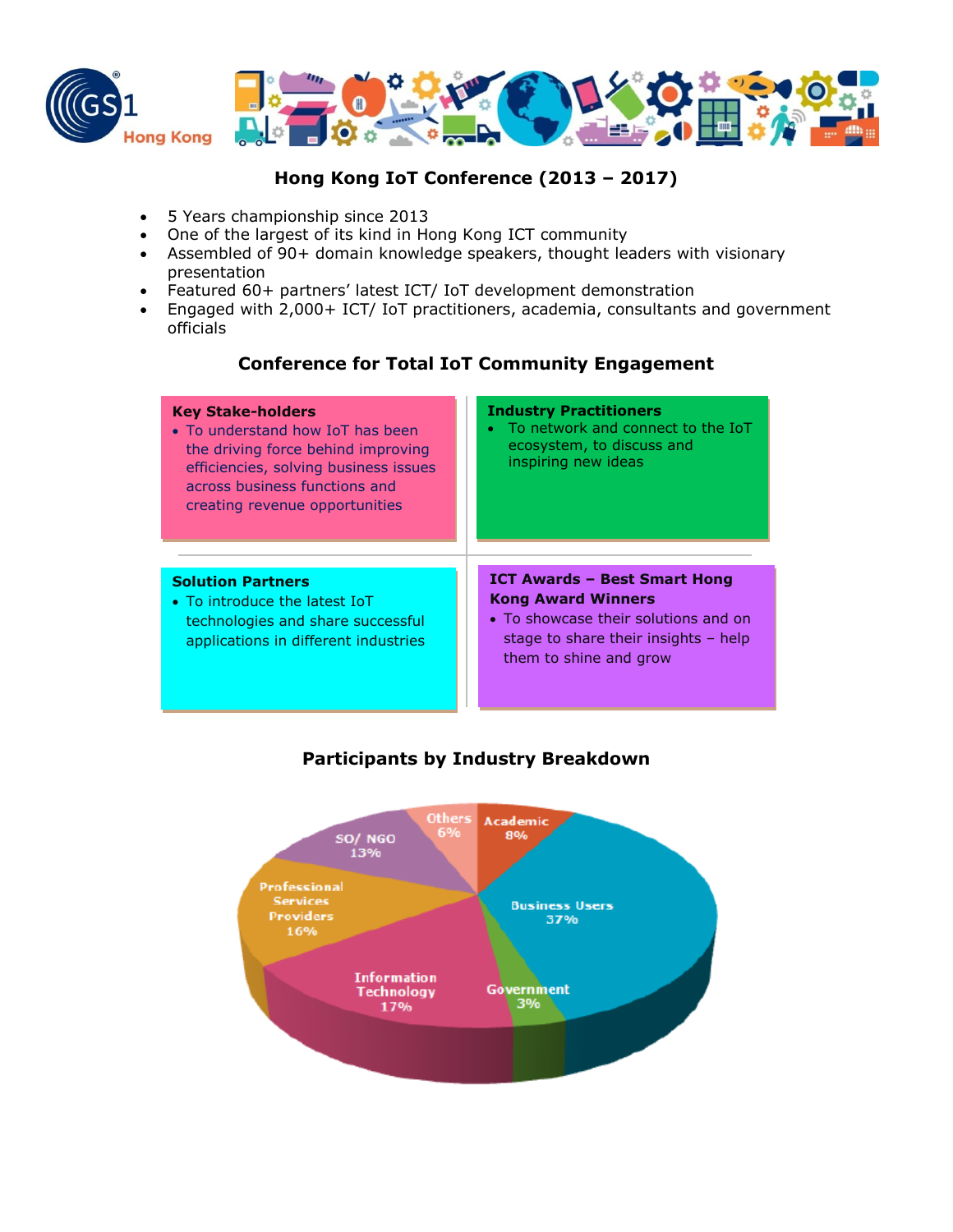# **Hong Kong IoT Conference 2017**



# **Convergent Support & Insightful Sharing** *by*

- Mr. Owen CHUI, Vice President, **IngDan Technology (Hong Kong) Ltd**
- Ms. Cissy CHAN, Executive Director, Commercial, **Airport Authority Hong Kong**
- **-** Mr. Andy BIEN, Chief Information Officer, **Airport Authority Hong Kong**
- Mr. Francisco MELO, Vice President/ General Manager, Global RFID, **Avery Dennison**
- Dr. Bruce CHONG, Associate (Sustainable Infrastructure Design Leader), **Ove Arup & Partners Ltd**
- Ir. Peter YEUNG, Head of ICT, Smart City and Green Tech, **Hong Kong Science and Technology Parks Corporation**
- Mr. Ivan CHAN, Managing Director, **Accenture Digital Transformation Lead, Greater China**